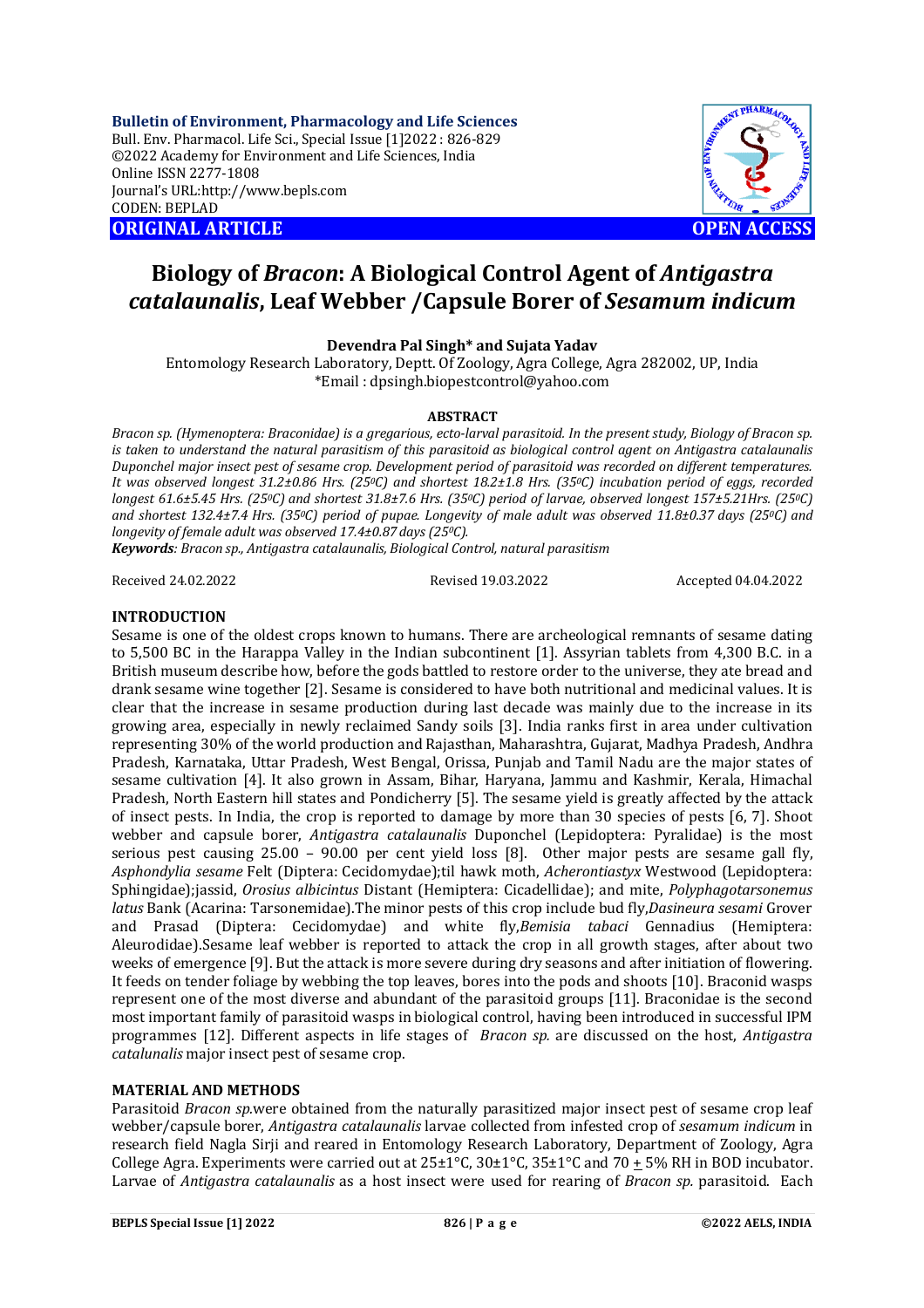newly emerged couple, male and female of *Bracon sp.* were placed in small glass vials (10 cm in length and 2.5 cm in circumference) and kept 50 per cent honey solution dipped cotton swab as food for adult parasitoids. Host insect pests, *Antigastra catalaunalis* larvae were collected from research field and sesame plant shown in the vicinity of Zoology Department. Larvae were kept in 500ml plastic jar and provided leaves, flower and capsule of sesame as food. Full grown larvae of *Antigastra catalaunalis* as a host insect kept in glass vial to allow *Bracon Sp*. parasitoid to attack and egg laying on host larvae. Glass vial covered with muslin cloth with the help of rubber ring. Parasitized larvae of host insect *Antigastra catalaunalis* larvae were removed from the glass vial after 24hrs and transferred to Petri dishes and kept under the observation until adult emergence. New host larvae were transferred in this glass vial. Development period of Eggs laid by parasitoids on host larvae, larva and pupa were recorded on different temperature. longevity of male and female parasitoids were also recorded.

# **Statistical Analysis**

All experiments were subjected to analysis of variance (ANOVA). Development period of egg, larvae, pupae and longevity of male and females *Bracon sp.* adults under different temperatures were analyzed by one-way ANOVA and compared using Duncan's Multiple Range Tests (DMRT) at 0.05 level of significance.

### **RESULTS AND DISCUSSION**

During observation, it was found that Female *Bracon sp.* attack on host larvae and inject venom that paralyses the host. After paralysis of host larvae, female *Bracon sp.* laid several eggs on the ventral side of host. Period of different stages of *Bracon. Sp.* ecto- parasitoid of *A. catalunalis* Duponchel insect pest of sesame crop is given below.

### **Eggs Stage:**

Eggs are translucent and milky whitish in color. Incubation period was observed longer 31.2±0.86 Hrs. (250C) and shortest 18.2±1.8 Hrs. (350C). Developing larva was visible through the transparent chorion before hatching. Egg rupture due to pressure of developing larva and neonate larva come out from the egg.

### **Larval Stage:**

After some time of hatching the larva of *Bracon Sp.* ecto-larval parasitoid puncture on the larval body of *Antigastra catalaunalis* major insect pest of sesame crop and start feeding haemolymph. Larvae of parasitoids develop rapidly due to continuous feeding on host haemolymph. Head region is distinct and body is segmented. In the initial stage, the body is yellowish white but the colour of full grown larva changes yellowish white to greenish white. Full developed larva measures from 2.4-3.2 mm in length and 0.78-1.4 mm in width. Average larval period was recorded longest  $61.6\pm5.45$  Hrs. (25 $\degree$ C) and shortest 31.8±7.6 Hrs. (350C).

# **Pupa Stage:**

Full grown larva stops feeding and ready to change in pupa. Full fed larva of *Bracon sp.* move away from the host larval body. After detachment from host's larva, parasitoid larva stars spinning a cocoon near host body .Cocoon is transparent at its base and pupa can be seen. Cocoon measures 3.8mm in length and 1.6mm in width. Color of pupa is yellowish white in beginning changes in reddish brown before emergence of adult. Pupal period of *Bracon sp.* parasitoid was observed longest 157±5.21Hrs. (25<sup>o</sup>C) and shortest 132.4±7.4 Hrs. (35<sup>0</sup>C).

#### **Adult stage:**

Longevity of male adult parasitoid was observed  $11.8\pm0.37$  days (25<sup>o</sup>C) and longevity of female adult was observed 17.4±0.87days (250C).

|                                                                    | Table 1. Duration of different developmental Stages of Bracon sp. parasitoid with their host |  |  |  |  |
|--------------------------------------------------------------------|----------------------------------------------------------------------------------------------|--|--|--|--|
| Antigastra catalaunalis Duponchel larvae on different temperatures |                                                                                              |  |  |  |  |
| Temp.                                                              | Egg Incubation period   Total Larva period   Total Pupal period                              |  |  |  |  |

| Temp.                        | Egg Incubation period         | Total Larva period           | Total Pupal period        |
|------------------------------|-------------------------------|------------------------------|---------------------------|
|                              | (Hr)                          | (Hr)                         | (Hr )                     |
| $25 \, {}^{\circ}\mathrm{C}$ | $31.2 \pm 0.86$ <sup>a*</sup> | $61.6 \pm 5.45$ <sup>a</sup> | $157 + 5.21$ <sup>a</sup> |
| 30 <sup>o</sup> C            | $23.4 \pm 1.7$ <sup>b</sup>   | $40.0 \pm 4.0^{\circ}$       | $146.4 \pm 8.0$           |
| 35 <sup>o</sup> C            | $18.2 \pm 1.8$ c              | $31.8 \pm 7.6$ c             | $132.4 \pm 7.4c$          |
| F value ( $P < 0.05$ )       | 39.68                         | 12.91                        | 6.72                      |

**\*Note:** The values indicate mean ±SE. Values followed by the same letter within a column do not differ significantly at P < 0.05 of DMRT.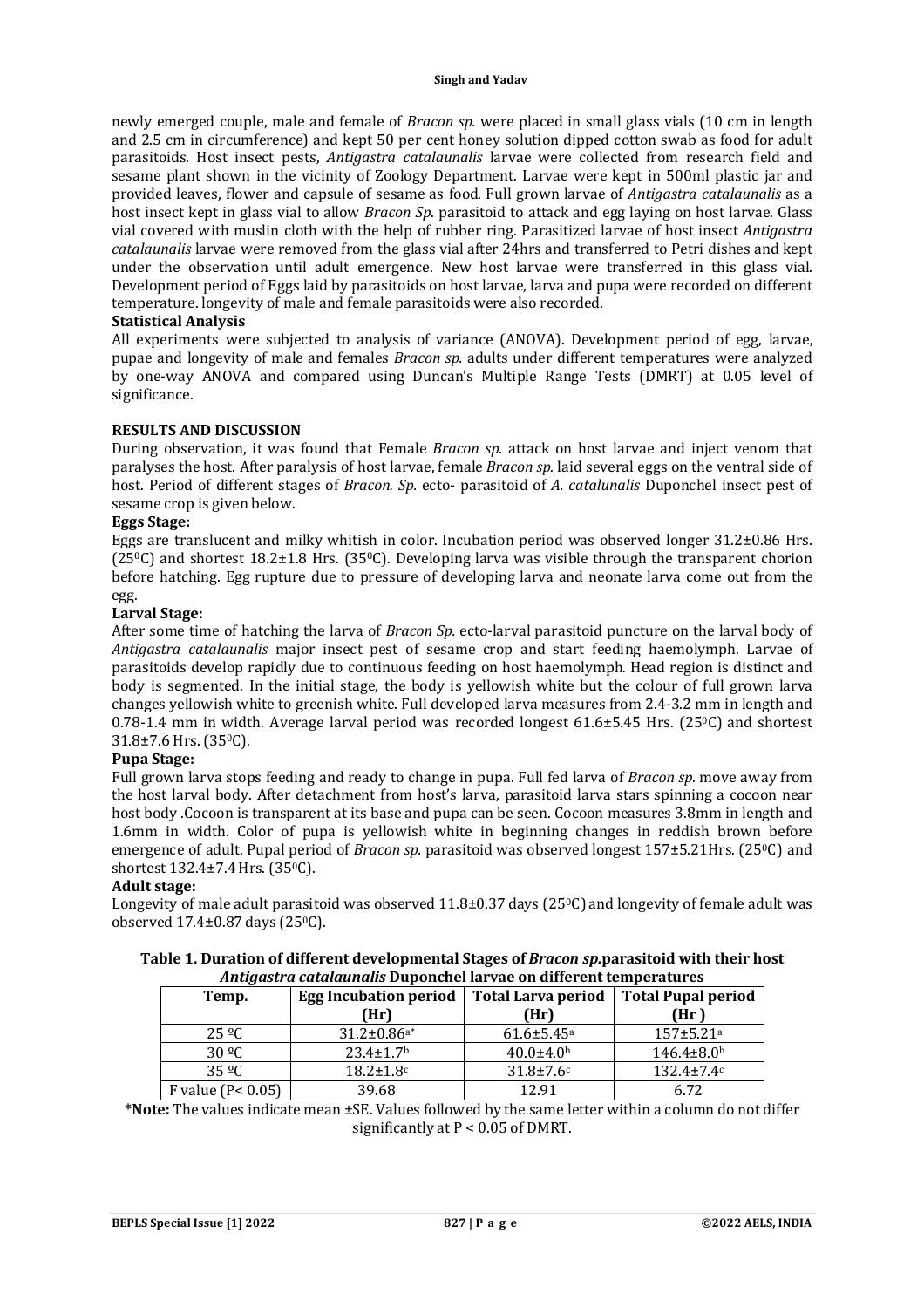#### **Singh and Yadav**

# **Fig. 1: Different Stages of** *Bracon sp.* **parasitoid with their host** *Antigastra catalaunalis*



 **Male & female** *Bracon sp.* **Mating** *Bracon sp.* **attacking on host larva**









Adult *Bracon sp.*

### **CONCLUSION**

On the basis of present study, it was found that *Bracon sp.* parasitoids naturally parasitize the *Antigastra catalaunalis* Duponchel and the biology of this parasitoid studied in laboratory shows that major insect pest *Antigastra catalaunalis* may be controlled by using *Bracon sp.* as a biological control agent. Temperature significantly affects the duration of all the developmental stages of *Bracon sp.*

#### **REFERENCES**

- 1. Bedigian, D. and Harlan, J. R..(1986). "Evidence for cultivation of sesame in the ancient world," *Economic Botany*, vol. 40, no.2, pp. 137–154.
- 2. Weiss ,E. A. (1971). Castor, Sesame, and Safflower, Leonard Hill Books, London, UK.